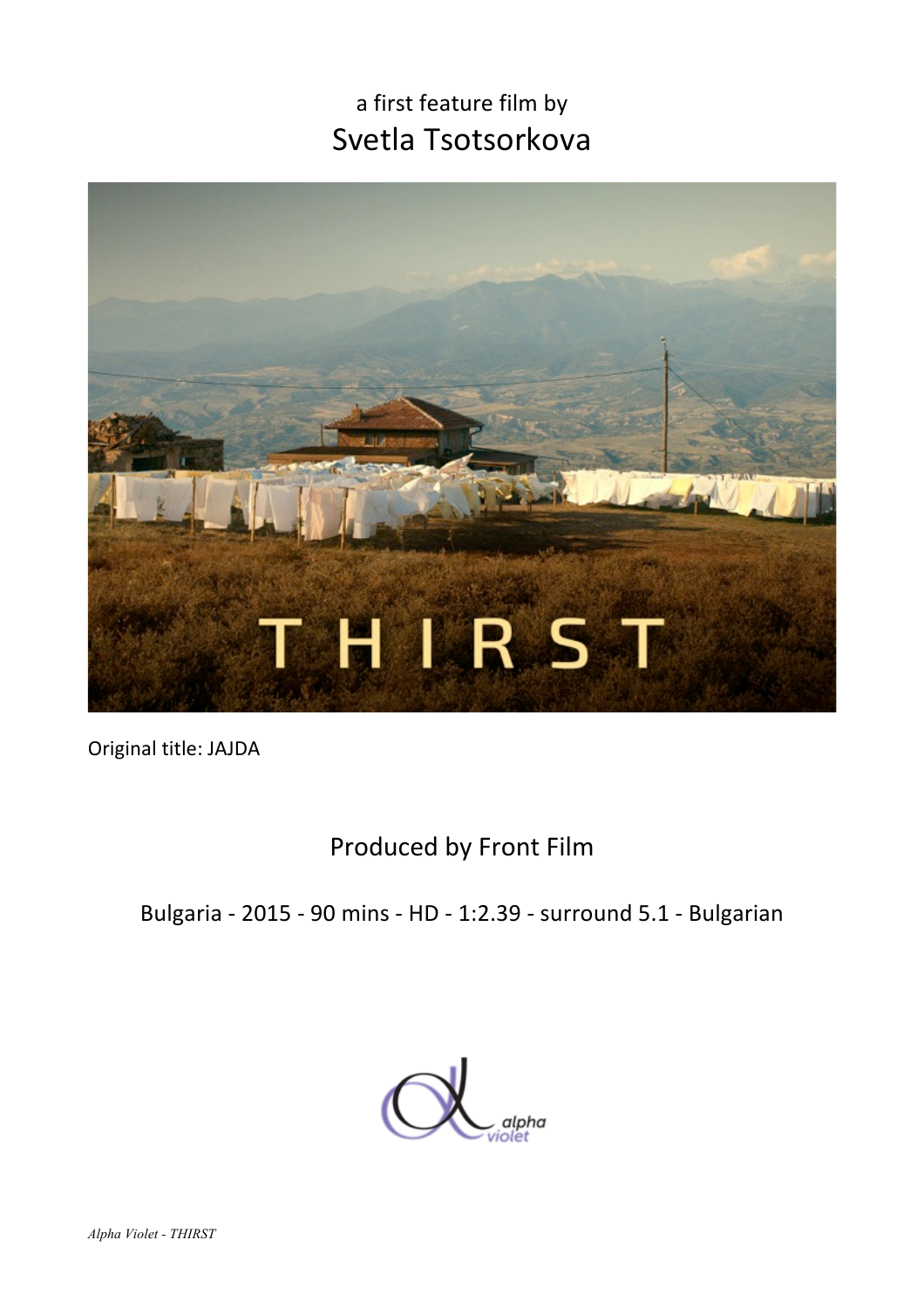#### LOGLINE

In the struggle of daily existence, the thirst for love may be greater than that for life itself.

#### SYNOPSIS

A couple and their teenage son eke out a living on a hilltop, doing the laundry for local hotels, despite the intermittent water supply. Their simple life is overturned by the arrival of a father-and-daughter team of diviner and well-digger, who promise to bring an end to this precarious existence by finding a source on their arid hill. But ultimately, these newcomers quench a thirst that is much stronger than that for mere water.

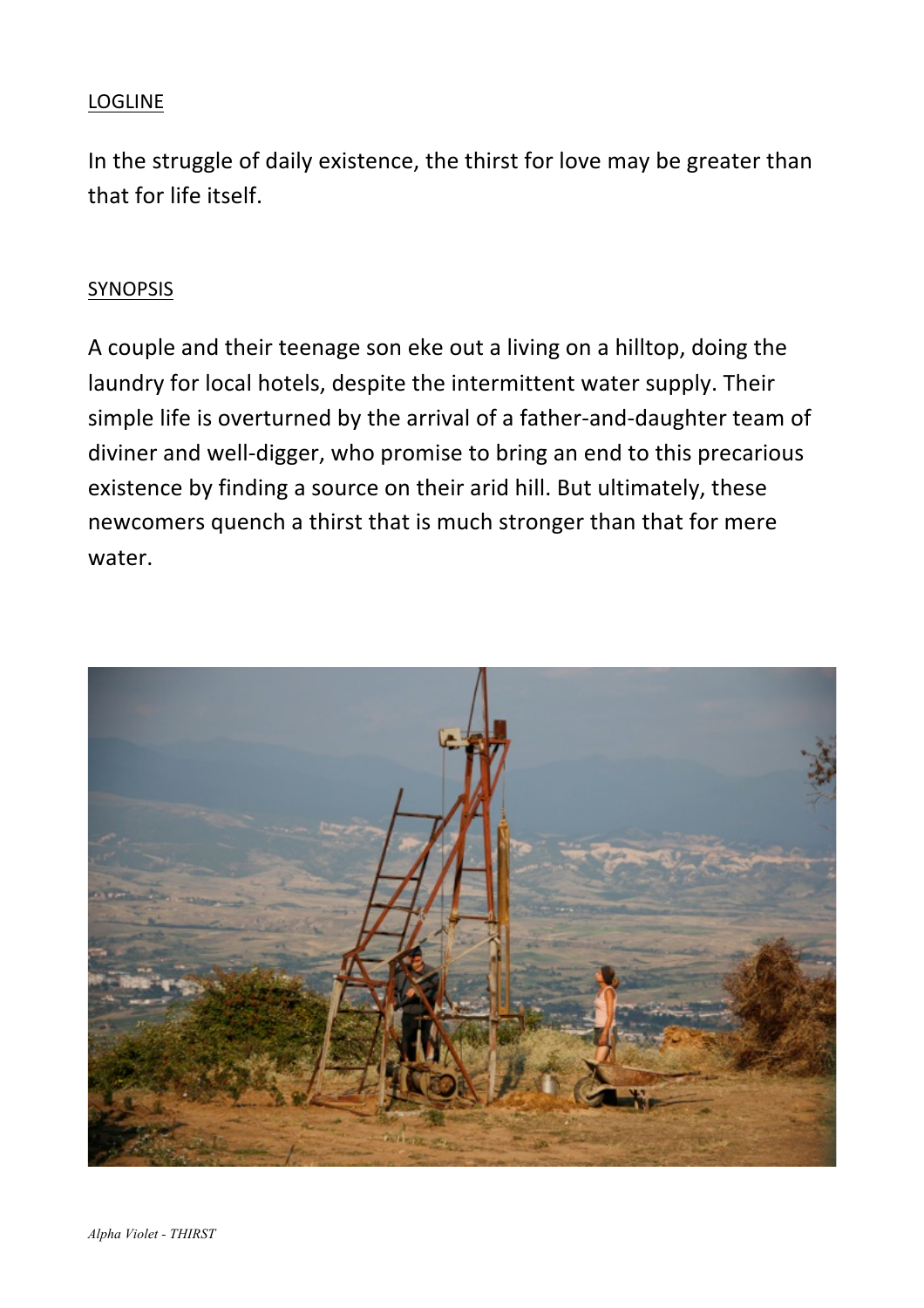#### DIRECTOR'S NOTE

Thirst is an intimate, lived-through, autobiographical film.

Thirst is a film about the kind of love that comes upon us when we least expect it. About the kind of love that knows no boundaries. About the kind of love, for which there is no "convenient" age or time. About the kind of love that can turn you into a murderer. About the kind of love that is more powerful than death. About the kind of love that forces us to remain human.



 Svetla Tsotsorkova

#### PRODUCTION COMPANY

#### **FRONT FILM**

In 2005 Nadejda Koseva and Svetla Tsotsorkova founded the production company FRONT FILM and produced the Bulgarian short fiction film WALTZES AND TANGOS FROM THE VILLAGE OF WHITEWATER (dir. Ivan Vladimirov) which premiered at Locarno IFF 2007.

In 2014 FRONT FILM produced the feature length fiction film BUFFER ZONE (dir. Georgi Djulgerov) which won the Award of the Union of the Bulgarian Filmmakers at the Golden Rose Film Festival, Varna'14.

In 2015, the company produced a first feature THIRST. Their new feature length fiction A SHIP IN THE ROOM (dir. Lyubomir Mladenov) is currently in production stage.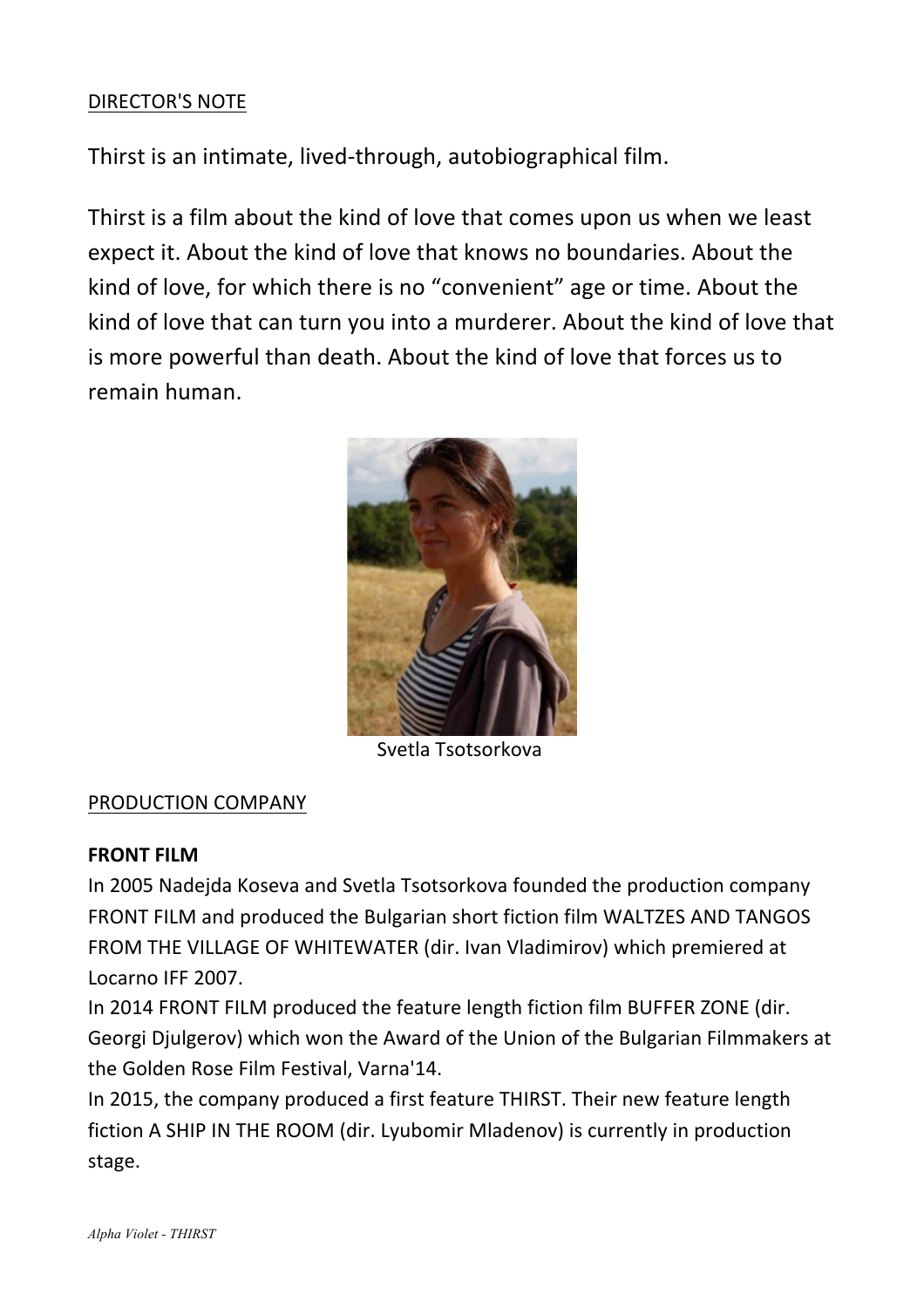#### **SVETLA TSOTSORKOVA**

Svetla Tsotsorkova was born in Burgas in 1977. In 2004 she graduated the National Academy for Theatre and Film Arts in Sofia. Since then she has been working mainly as a producer and actress. Her first short film as a director LIFE WITH SOPHIA was not only recognized by various international film festivals among which International Critiques week in Cannes, Karlovy Vary, Telluride, Brussels, Cottbus, Regensburg, Drama etc. but also won awards at Trieste, Sofa, Lodz, Beijing, Poitiers. 2005 MY MOTHER *(short)* 2004 LIFE WITH SOPHIA *(short)*

#### **NADEJDA KOSEVA**

Born in 1974 in Sofia, Bulgaria. After graduating from the Bulgarian National Film and Television Academy, Nadejda Koseva directed the short fiction novel THE RITUAL, part of the onmibus film LOST AND FOUND which premiered at FORUM Berlin IFF 2005. Nadejda Koseva's next short fiction film OMELETTE won a Special mention at Sundance Film Festival'09 among other awards worldwide. Her latest short film TAKE TWO traveled around the world after winning a Special mention at its premier at Sarajevo '11. Her debut feature film THE DEAL is supported by the Bulgarian National Film Centre and is at its preparation stage.

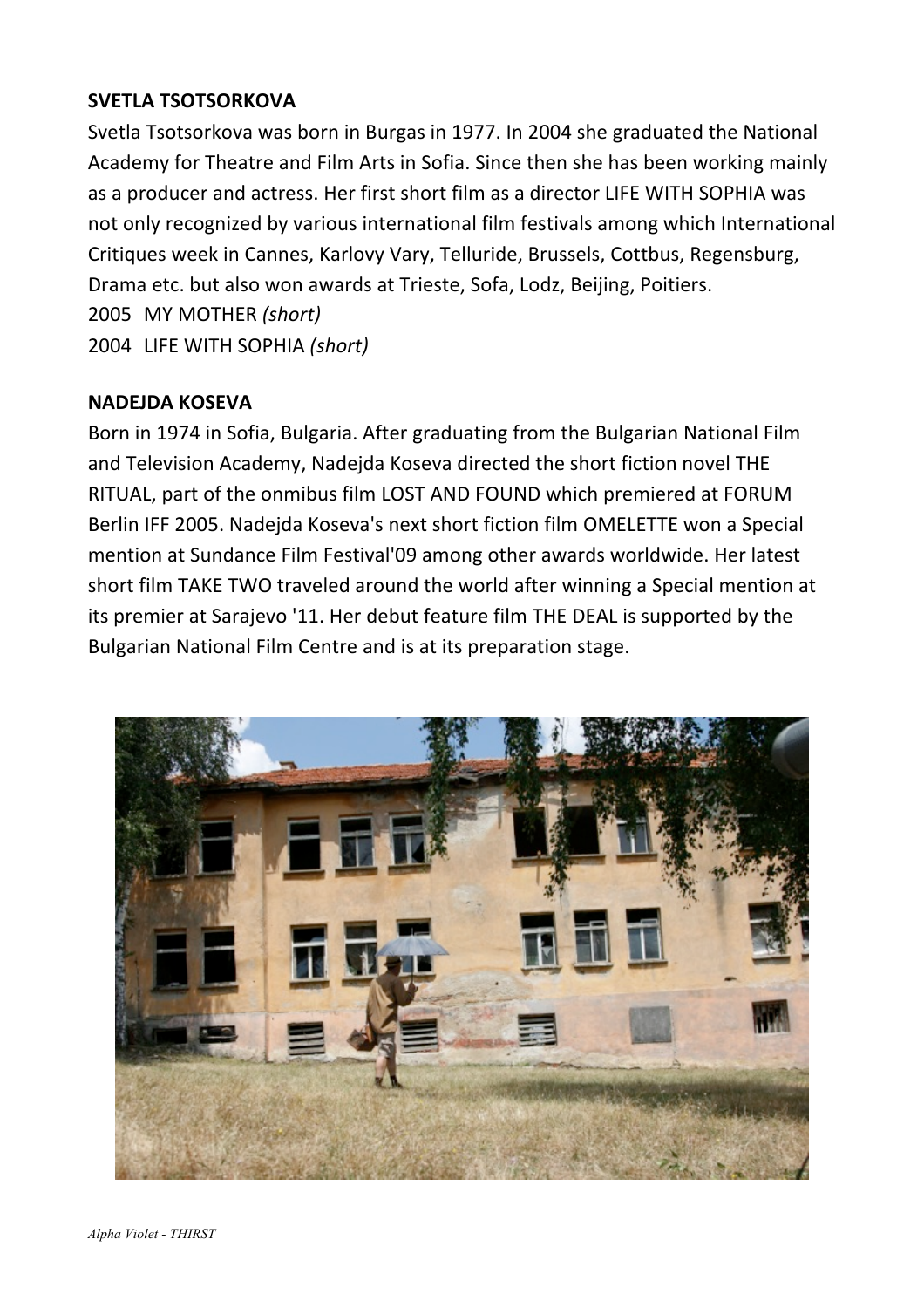#### CAST

MONIKA NAYDENOVA (The Girl) ALEXANDER BENEV (The Boy) SVETLANA YANCHEVA (The Boy's mother) IVAYLO HRISTOV (The Boy's father) VASSIL MIHAJLOV (The Girl's father) IVAN BARNEV (The driver) STEFAN MAVRODIJEV (The Shopkeeper)

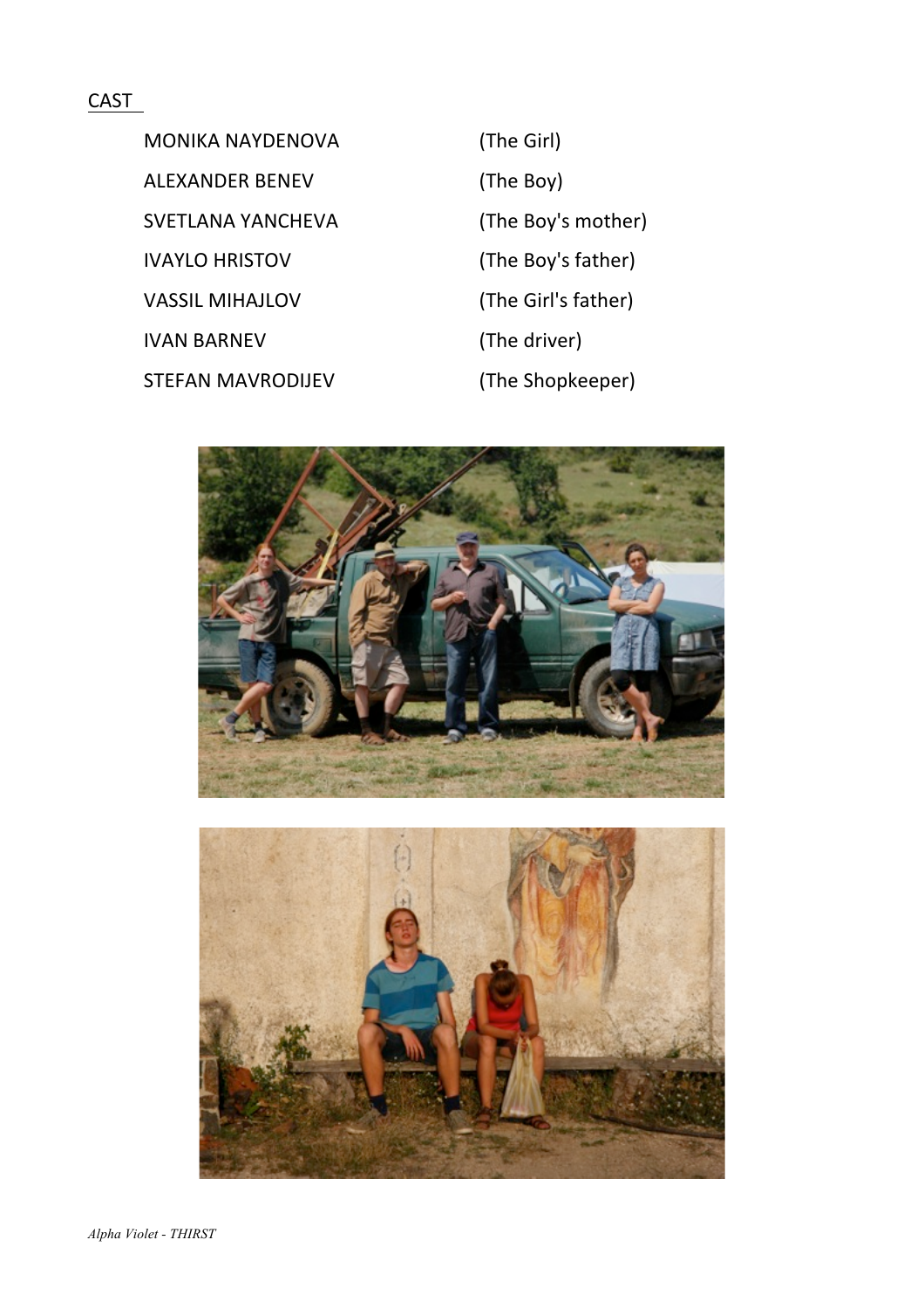### **CREW**

| <b>PRODUCTION COMPANY:</b><br><b>PRODUCERS:</b> | <b>FRONT FILM</b><br><b>NADEJDA KOSEVA</b><br><b>SVETLA TSOTSORKOVA</b>             |
|-------------------------------------------------|-------------------------------------------------------------------------------------|
| <b>CO-PRODUCER:</b>                             | <b>SVETOSLAV OVCHAROV</b>                                                           |
| DIRECTOR:                                       | <b>SVETLA TSOTSORKOVA</b>                                                           |
| WRITER:                                         | <b>SVETOSLAV OVCHAROV</b><br><b>SVETLA TSOTSORKOVA</b><br><b>VENTSISLAV VASILEV</b> |
| DoP:                                            | <b>VESSELIN HRISTOV</b>                                                             |
| <b>EDITOR:</b>                                  | NINA ALTAPARMAKOVA<br><b>SVETLA TSOTSORKOVA</b>                                     |
| <b>COSTUME DESIGNER:</b>                        | ELENA STOYANOVA                                                                     |
| COMPOSER:                                       | <b>HRISTO NAMLIEV</b>                                                               |
| <b>SOUND DESIGNER:</b>                          | <b>VALERIA POPOVA</b>                                                               |
| <b>PRODUCTION DESIGNER:</b>                     | <b>GEORGI TODOROV - JOZY</b>                                                        |